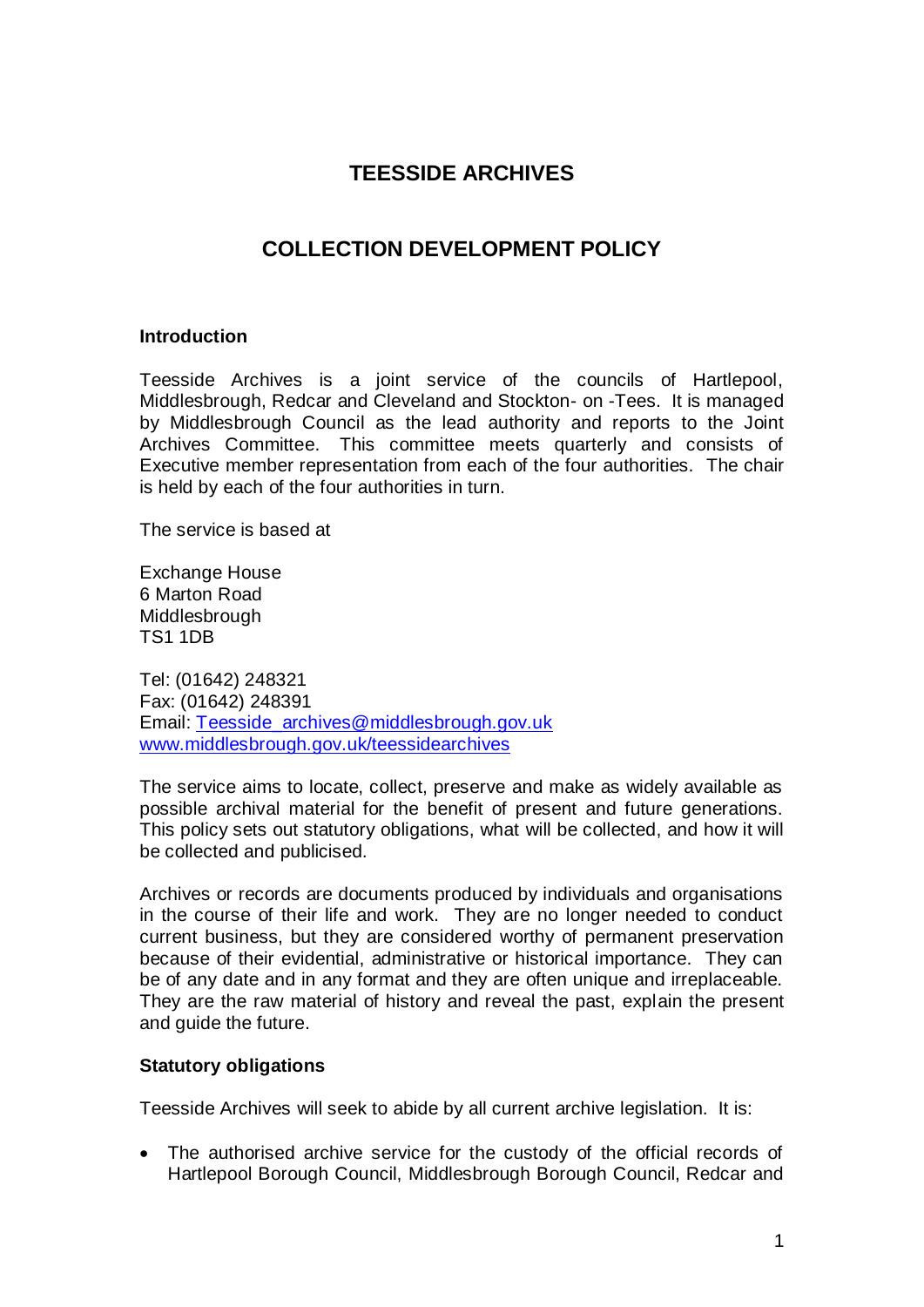Cleveland Borough Council, Stockton-on-Tees Borough Council and their predecessor authorities under the Local Government Act, 1972.

- Approved by the Public Record Office as the agent of the Lord Chancellor for the deposit of specified classes of public records under the Public Records Acts, 1958 and 1967.
- Approved by the Master of the Rolls for the deposit of manorial and tithe records under the Law of Property Act, 1922 and the Tithe Act, 1936.
- Approved by the Archbishop of York as a repository for parish records under the Parochial Registers and Records Measure 1978.
- Empowered to acquire archives by deposit, gift or purchase and to preserve and make them available under the Local Government (Records) Act, 1972.

### **Scope of collecting policy**

Teesside Archives will seek to ensure that the collection of archives reflects the broadest range possible of the life and work of the people of the area. It will support the council's main aims including ensuring that citizens are well educated. The future direction of collecting activity will seek to maximise the social inclusion of all sections of our community and to generate new audiences for the archives of the area.

Collections of archives will be acquired through the statutory obligations and powers noted above, by responding to all approaches from owners of documents for the deposit or donation of archives, by outreach activity, and by occasional purchase.

Archives will be collected for the geographical area of Teesside. These will include:

- Official archives of 4 named councils and their predecessor authorities.
- Public records under the Public Records Act such as records of courts and hospitals. A charge will be applied for storing records that are not yet 30 years old (NB this is due to be reduced to 20 years in phases) as these records are semi-current and do not yet qualify as archives.
- Church of England and Roman Catholic parishes and registers of nonconformist churches,
- Records of any date relating to all aspects of the history of Teesside including records of societies, charities, organisations, institutions, businesses, industrial and commercial organisations, families, individuals, trade unions, and political parties.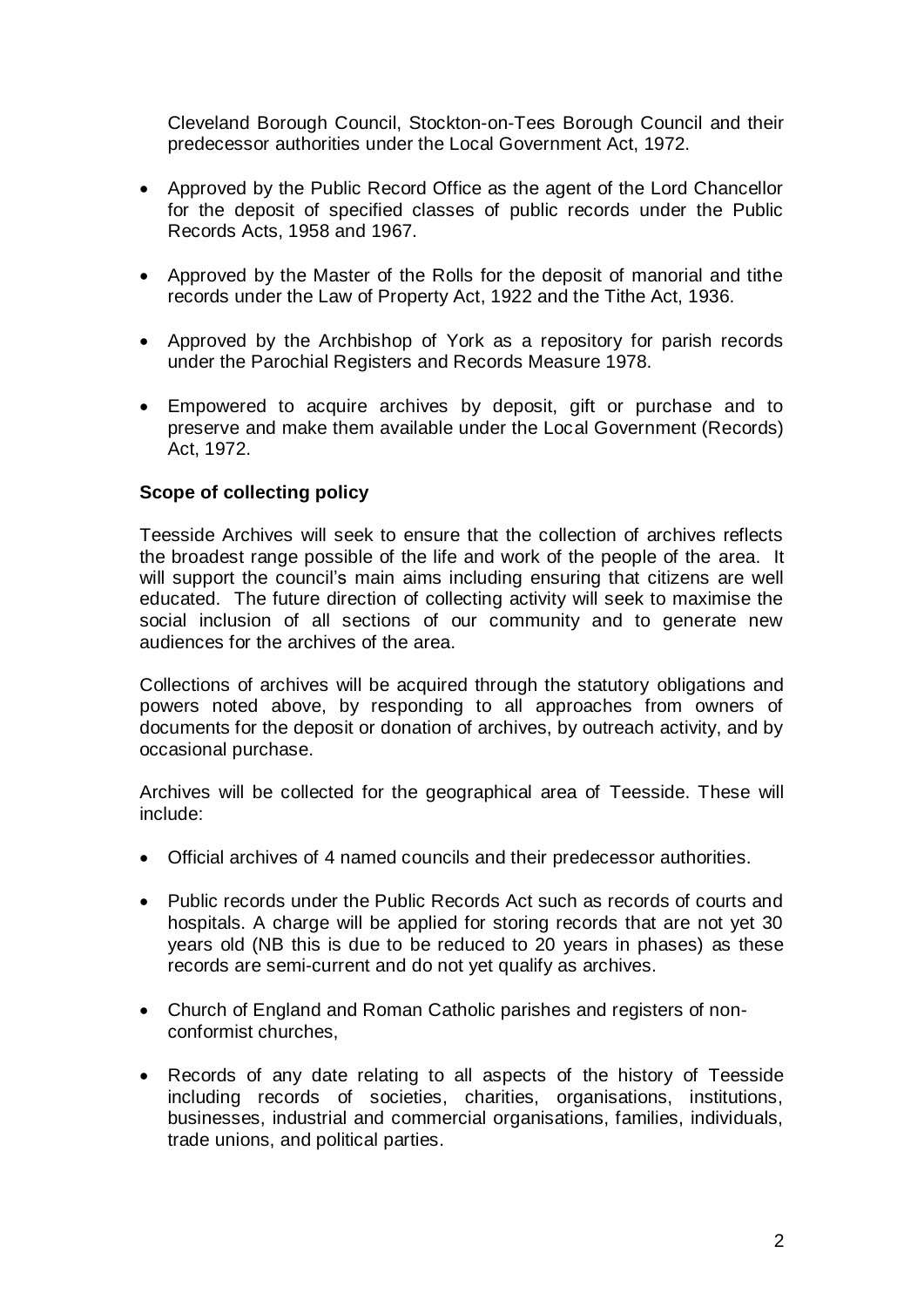• It is the responsibility of the depositor to arrange for transport of records to Teesside Archives although will assist private depositors wherever possible.

In seeking and collecting archives in future, priority will be given to archives of communities, such as the Black and other ethnic communities, which are not well represented in collections at present.

Teesside Archives reserves the right to require a potential donor or depositor to provide proof of ownership and to refuse to accept a donation or deposit if this cannot be supplied. Formal agreement may also be required regarding any obligations under the Data Protection Act, 1998.

#### **Limitations of the collecting policy**

Teesside Archives seeks to avoid duplication, conflict and competition with other repositories.

At present we have no specialist facilities for the storage and preservation of sound archives but we will accept them in this format.

We do not have specialist facilities for the storage of film archives so we direct those holding films to the Northern Region Film and Television Archive. They provide a service for storing, preserving and making accessible film archives www.nrfta.org.uk

Three-dimensional artefacts will normally be referred to the appropriate museum service

#### **Publicising collections**

Notice of every new collection will be made public as soon as possible, for example, by notices and reports and by inclusion on our website.

Collections will be catalogued to current archival standards at the earliest opportunity and copies of finding aids will be supplied to depositors and the National Register of Archives. The finding aids will be made accessible on the Internet.

The terms of The Data Protection Act, 1998 and The Freedom of Information Act, 2000 will be observed in providing access to records.

#### **De-accessioning**

We shall have authority to transfer records to a more suitable repository if it is considered that the documents would benefit from relocation subject to the overriding principle that the integrity of archive collections shall be maintained as far as possible.